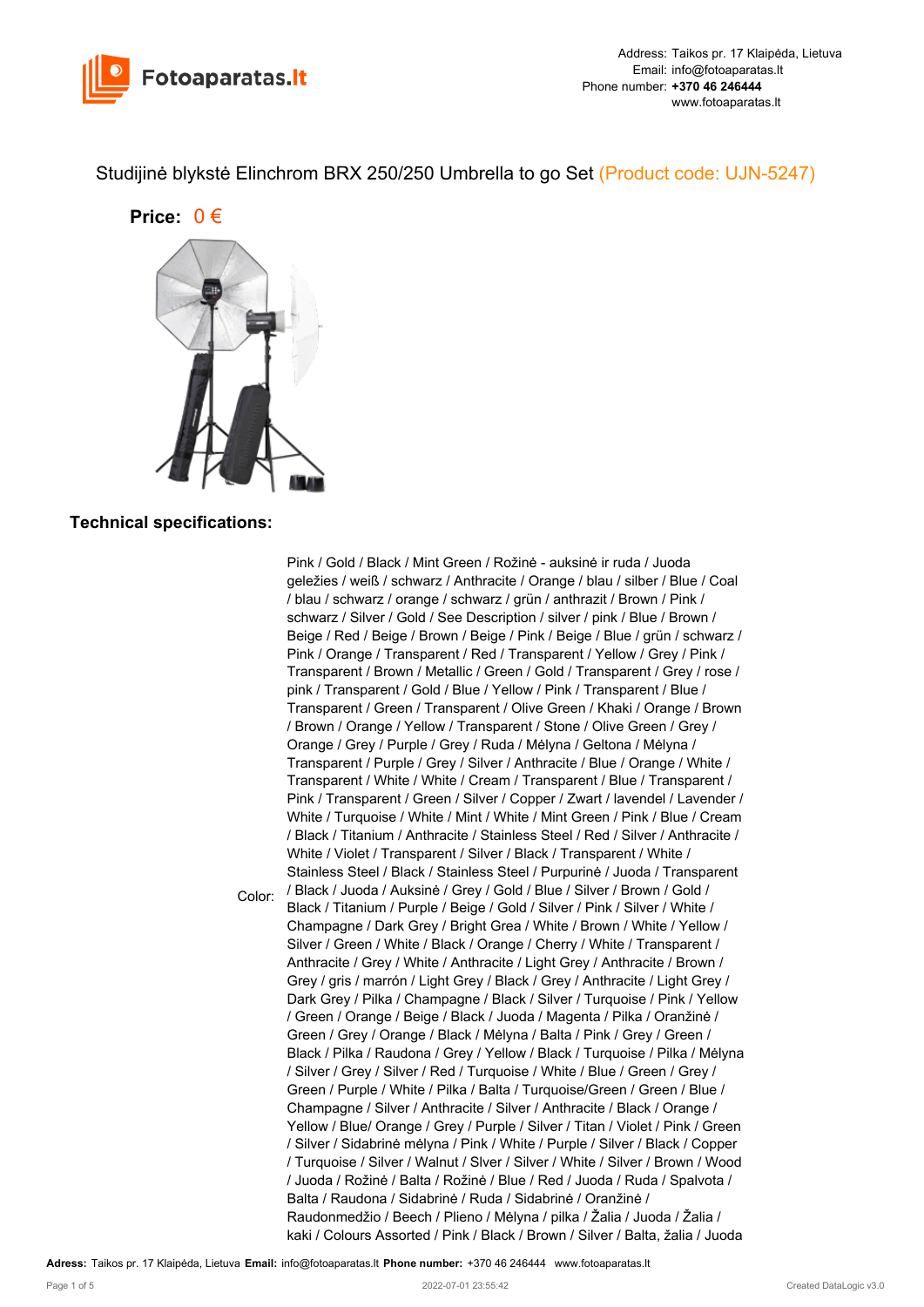su rožiniu laikikliu / Juoda su žaliu laikikliu / Chocolate Black IMR with Hairline / Nerūdijančio plieno ir juoda / Juoda ir rožinė / Balta ir oranžinė / Green/White / Peppermint / Indigo / Concrete / Ruda / Corn / Juoda su mėlynu propeleriu / White/Inox / Tamsi metalo / Forest / Light Blue / Tomato / Graphite Silver, Anodized aluminum / Kremo / Balta su juodu rėmu / Elektrinė metalo / Nerūdijančio plieno rėmas / Balta ir auksinė / Kreminė balta / Balta ir rožinė / Tamsaus medžio / Tamsiai juoda ir chromuoto vario / All Black / Amber / Black Pearl / • Priekinis kraštas: Juoda • Galinis dangtis: Juoda • Pagrindas: Juoda • Paviršius: Tekstūra / Šlifuoto metalo, Išgraviruotas skydelis / perlų metalo / Black, Grey / Plienas / Plieaninė / Stainless steel, Silver / Stiklas/Nerūdijantis plienas / Žėrinti mėlyna / Matt Black / Silver/Green / Ember Orange / Hunter Green / Apple Green / Blackberry / Tobacco / Clear / Coffee Milk/Grey / Dark Brown / Coloured / Balta / Auksinė / Ash Grey / Metalico Black / Denim blue / Electric aqua / Khaki / Ink Black / Silver metal, black / Metallic gray / White Grey / Star White / Silent grey / New Blue / Brushed aluminium / Brushed metal red / Grass Green / Metal/black / Silver, Stainless steel / Stainless steel / Black / Bright copper / Deep Black and Titanium / Star White, black and red / Oyster Metallic / Silver and Black / Lava Red / Inox - Fingerprint Proof / Silver-Metallic / Blue-Lilac-Metallic / White/Violet / Color: Black and dark blueFinishing: Silver lacquer and rubber / Black and red / brushed metal - black / Steel/black / Black and grey / Brushed metal Engraved panel / Dark Night / White and violet / Black with orange details / Black with grey details / black-white / Star white and resilient blue / Glossy Black & Purple gradient / Colour : Bianco Handle colour : White Handle type : Flush / Polished stainless steel / metal / Chrome red / Chrome blue / PC high gloss and matt / Black and Chrome / Black, Stainless steel / Black - Stainless steel / Forest Green / Gun Metal / Silver and Metal Frames / Dark grey / brilliant white / Glass clear / Glossy White/ Anthrazite / Light Green / Cognac brown / Flacon blue / Star blue / Brushed metal champagne / Primary red / Sparkling blue / Bright blue / White and yellow / Black, metal and red / Deep black and green / White and blue / Olive green metal / Aluminium Grey / White, black and red / Bright green / Silver & Orange / White/Beige / Matt White / Black and stainless steel / Black/Orange/White / Olive / Basalt Black / Beige/Brown / Papaya / Brushed metal / Cover Black / Body light grey / White and beige / Silver/Blue / Doors-Black with silver extrusion; Frame-Black / Black/Purple / Ivory / Black/Mint / Šviesiai žalia / Light Grey/Mid Grey / Grey/Oak / Aluminum Finish / Carbonite / Graphite / Brushed metal and black / Sidabrinė / Black/Light Grey/Grey/Red / Dark Red / Bamboo / Smoke / Burnt Umbra / Black/Metallic/Red / SILVER/WHITE / Nerūdijanči o plienio / Classic / Metal Dust / Berėmis baltas stiklas / Sodri juoda su sidabro spalvos akcentais / Nerūdijnačio plieno / All Black / Juoda/Oranžinė / Sidabrinė/Mėlyna / Nerūdijančio plieno/Balta / Juoda/Raudona/Geltona/Žalia / Nerūdijančio plieno/Sidabrinė / Yelow/Black, / Vanilla / Cyan Blue / Bambukas / Nerūdjinačio plieno / Iron Gray / Baltas/Sidabrinis korpusas / Juoda/Raudonas / Raudona/Nerūdijančio plieno / Juoda-žalia / Aliuminio ir balto stiklo / Rožinė-balta / Tamsi sidabrinė/Juoda / Juodos spalvos grūdinto stiklo durų paviršius; šonai dažyti pilka metallic spalva / Su lūpomis / Juoda+Juodas stiklas / Sidabrinė/Balta / Violetinė/Balta / Metalo/Juodas / Gėlėtos / Plieno juoda / Metalinis / Juoda - Raudona (burgundiška) / Mėlynas stiklas / Nerūdijančio plieno/Sidabrinė / Ruda/Balta / Medžio / Mėlyna ir violetinė / Balta/Pilka/Raudona / Korpusas: juodas; Pagrindas: pilkas / Permatoma/Balta / Mėlyna + Sidabras / Šviesiai sidabrinė / Rožinė (Fuschia) / pilkas / Balta/Rožinė / Tviskančiai balta ir rusvai gelsva / Avietinė / Avena 51 / Žalsva / Šviesiai žalia / Black/Red / Balta, raudona, juoda / Pilka, balta / Rožinė, žalia, violetinė / Raudona, oranžinė, geltona, žalia / Balta, geltona / Pilka, oranžinė / Geltona, ruda / Pilka, melsva, kreminė / Žalia, pilka, balta / Platinos / Skaidrus viršelis / Sidabrinė, akmens spalva / Pilka, juoda / Balta, kreminė, pilka / Matinė raudona / Raudonai purpurinė / Metalinė pilka / Balta, rožinė / Juoda, Pilka / Aliuminio spalva / Blizgi violetinė / Blizgi purpurinė / Balta, mėlyna / Matte black/green / Blizgi juoda ir soft touch / Nerūdijančio plieno/ Juoda / Metalo sidabrinė / Rausva / Violet / rožinis / Dujų suvartojimas 150 g / h /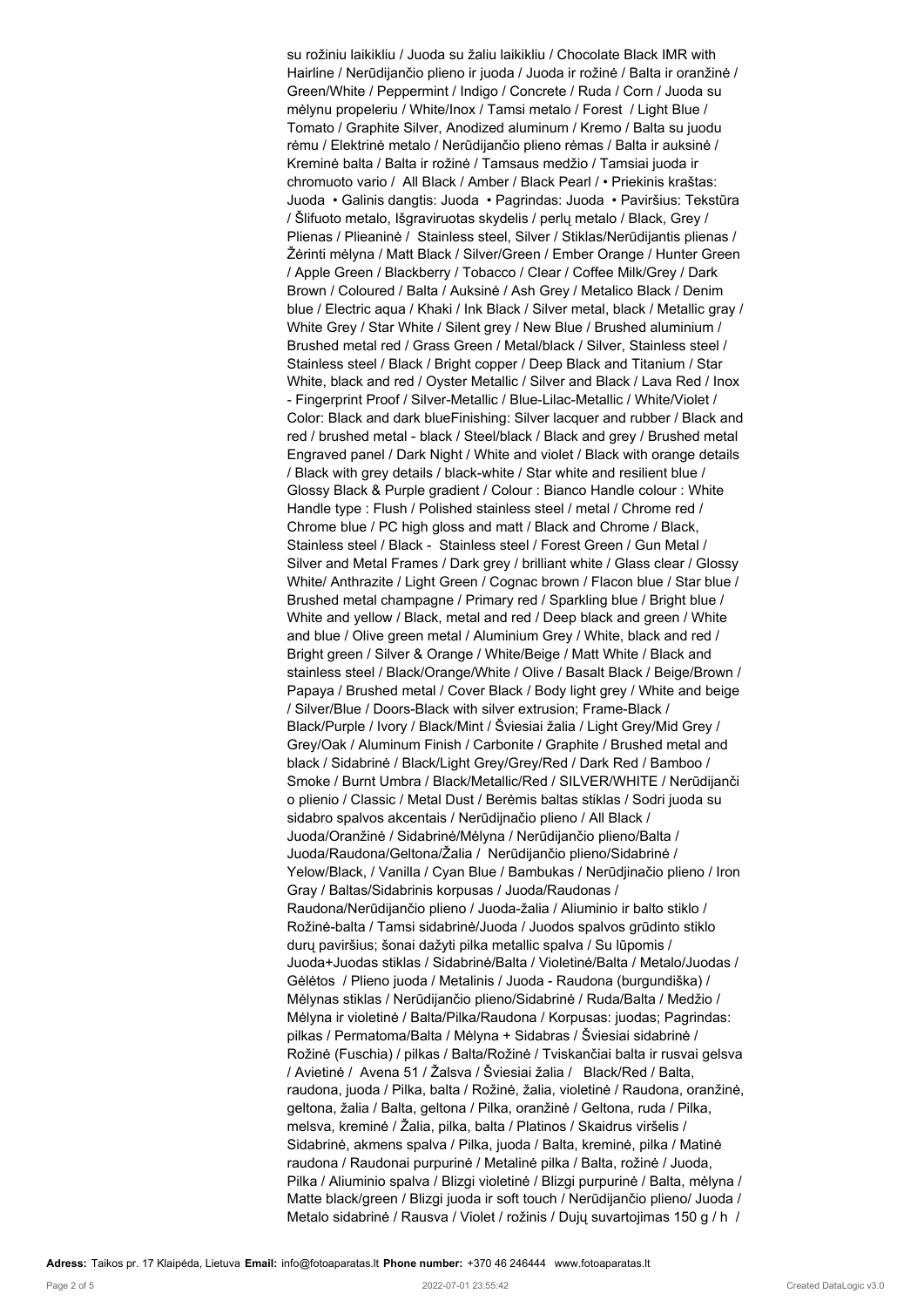Dujų suvartojimas 73 gr/h / Blizgi juoda + tekstūra / Brown su ruda odine apyranke / Blizgi juoda + minkštos gumos apdaila / White/Red / Oranžinė, raudona ir pilka / Balta su chromuotomis durimis / Metalo auksinė / Balti ašmenys, juoda rankena / Žalia ir balta / Švelni matinė turkio (mėlyna) / Balta ir mėlyna/violetinė / Alyvuogių / Sidabrinė ir metalo / Balta ir pilka /

Wireless Alarm Centre / Electronic Diary / Headband Magnifier / Insect Trap / Hand- / Stand Magnifier / Hand Magnifier / Desk Magnifier / Reading Aid Digital / Mini PC / Bluetooth Dongle / Painting Set / Puzzle Glue / 3D Puzzle / Puzzle / Strategy Game / Mandala Designer / Hot Shoe Adapter / Diržas ant krutinės / Housing with Lens Attachment / 5.1-System / Audio Mixer / VHS Cassette / Jackets / Internal Mounting Kit / Memory Card Cover / Memory Card Box / Memory Card Labels / Atminties kortelių dėklai / WLAN Network Adapter / Bellow Accessories / Classic Photography Accessories / Bellows / Slide Accessories / Film Equipment / WiFi adapteriai / Camera Dummy / Lock / Monitoring Accessory / Glas Break Alarm / Alarm Sensor Door & Window Contact / Alarm Sensor / Security Camera / Radiator Bleeder / Radiator Valve Adapter / Radio Anemometer / Wireless Rain Gauge / Wireless Temperature Gauge / Wireless Weather Station / Wireless Temperature / Moisture Meter / Antenna / Emergency Button / Wireless Shock Sensor / Wireless Motion Detector / Wireless Alarm Siren / Wireless Alarm Sensor / Wireless Smoke Detector / Wireless Gas Detector / Wireless Water Leak Sensor / Wireless Security Camera / Wireless Socket / Actuator / Thermostat / Wireless Sensor / Radio Control Unit / Wireless Thermostat / Interconnected Light Control / Interconnected Indoor Lighting / Interconnected Outdoor Lighting / Wireless Alarm System / Wireless Alarm System Set / Daylight / Infrared Lamp / Smoker / Kettle Grill / Spray Lance / Sprayer / Spray / Garden Shower / Hose Reel / Hose Box / Sprinkler Boogie / Spray Sprinkler / Circular Sprinkler / Sprinkler Hose / Rectangular Sprinkler / Submersible Pump / Garden Pump / Air Purifier / Glove / Fangkorb / Animal Repeller / Anti Insect / Tool Rack / Garden waste / Herb garden care / Herb Holders / Herb pot / Plough / Weeder / Grubber / Rake / Gutter cleaner / Branch Pruner / Fruit Picker / Saw / Tool Kit / Weed Puller / Patio Weeder / Hoe / Bulb Planter / Flower Fork / Flower Rake / Hand Trowel / Hand Held Spreader / Backpack Sprayer / Pressure Sprayer / Pump Sprayer / Gardeners' Saw / Chopping Axe / Axe / Splitting Axe / Bow Saw / Lawn Edge Trimmer / Branch Shears / Pruning Scissors / Universal Shears / Garden Shears / Cleaning Detergents / Extension Tube & Adapter / Patio Cleaner / Brushes & Nozzles / Car Cleaning Set / Cleaning Cloth / Rubber Lip / Filter & Filter Bags / Drill Dust Catcher / Window Cleaner / Floor Mop / Push Sweeper / Broom / Leaf Vacuum / Leaf Blower / Leaf- Blower / Vacuum / Filament Cassette / Grass Collector / Sun and Rain Protection / Pole Pruners / Chain Saw / Cultivator / Scythe / T Handle / D-Shaped Handle / Y-D-Shaped Handle / Lawn Trimmer / Aerator / Cylinder Lawnmower / Robotic Lawn Mower / Lawn Mower / Gras / Shrub Shears / Gras Shears / Shrub Shears / Hedge Trimmer / Drill / Chisel and Bit Set / Multitool Attachment / Drill and Driver Set / Saw Blade Set / Drill Chuck / Accessories Polisher / Sanding Belt Set / Sandpaper Set / Saw Table / Guide Rail / Storage Box / Measuring Tape / Scissors / Replacement Blade / General-Purpose Knife / Drill and Chisel Set / Bit Set / Multi-Tool / Brad Nailer / Hot Air Gun / Rotary Tool / Paint Spray Gun / Caulking Gun / Planer / Compressor / Tile Cutter / Milling Machine / Moisture Meter / Laser Rangefinder / Stapler / Wheel Sander / Multi Pad Sander / Straight Grinder / Disc Grinder / Orbital Sander / Belt Sander / Polisher / Random Orbit Sander / Delta Sanders / Sabre-/Jigsaw / Chop and Mitre Saw / Circular Table Saw / Reciprocating Saw / Recipro Saw / Hand-Held Circular Saw / Plunge Saw / Cut-Off-/Miter-/Table Saws / Jig saw / Hammer Drill Driver / Impact Wrench / Drill / Screwdriver / Percussion Drill / Drilling Machine / Chipping Hammer / Hammer Drill / Hammer Drill / Chipping Hammer / Dart Blaster / Water Blaster / Pools & Water Fun / Skateboard / Bobby Car / Accessory for Bobby Car / Lightsaber / Toy Car Set / Toy Medical Kit / Doll Head Hair Styling / Flipsie Figures & Sets / Childrens Supermarket / Toy Cash Register / Toy Lawn Mower / Spielküche / Toy Coffee Machine / Toy Workbench / Toy Tool / Barbie

**Adress:** Taikos pr. 17 Klaipėda, Lietuva **Email:** info@fotoaparatas.lt **Phone number:** +370 46 246444 www.fotoaparatas.lt

Type: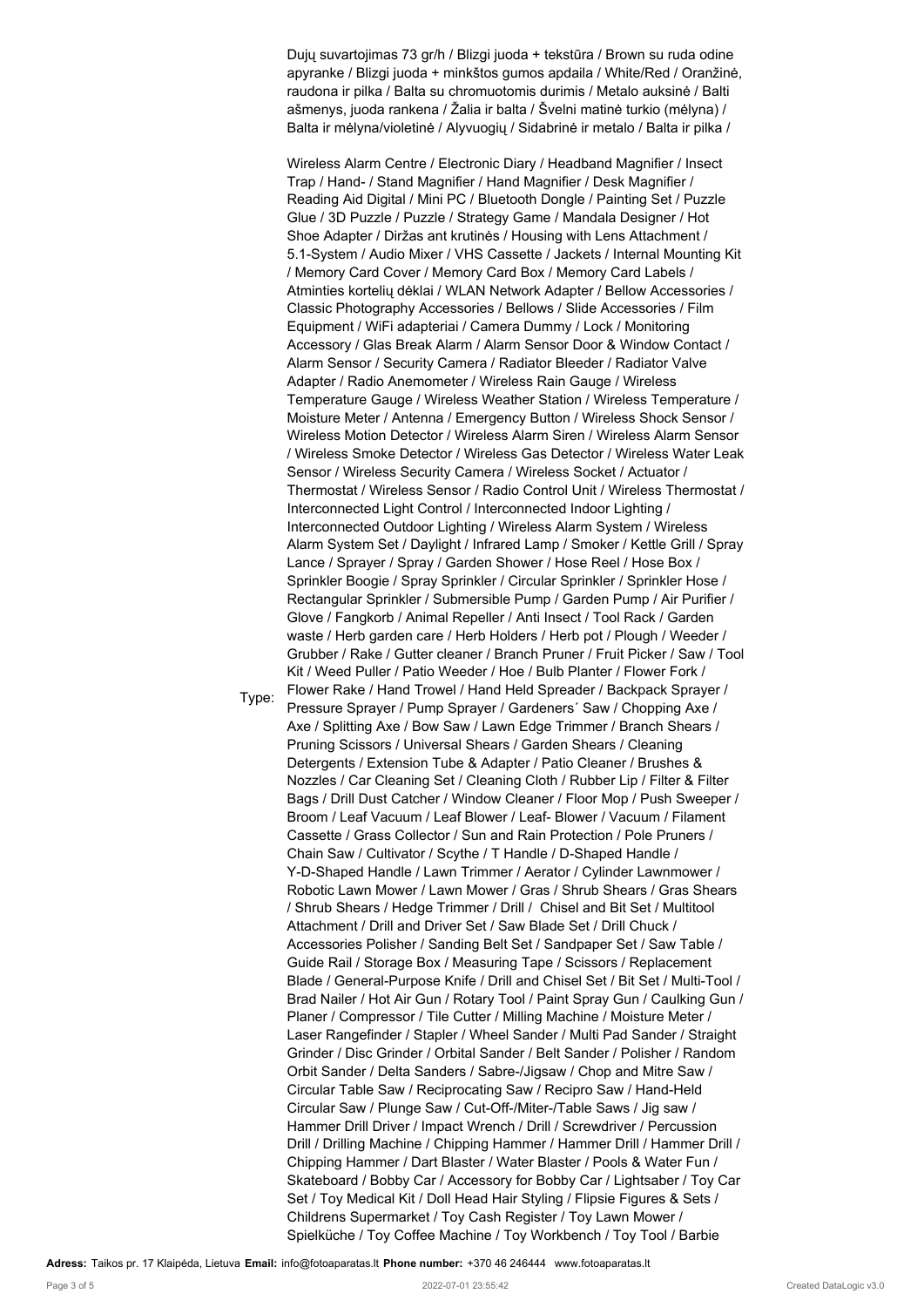Doll / Baby Doll / Hopping Horse / Toy Phone / Puzzle Mate / Ball Pit / Fire Brigade / Brain Game / Skill Games / RC Toys / Electronic Pet / PMR Walkie-Talkie / Smartwatch / Toy Building Blocks / Indoor Sand / App-Controlled Toys / Transformer / Spare Part / Lap Counter / Control Unit & Accessories / Controller / Wireless / Track Extension / -Set / Vehicle / Railway / Slot Cars / - Accessories / DVM / Digital 8 / Poncho / Umbrella / Tent / Camouflage Tape / Folding Seat / Seat Cushion / Picture Cube / - Box / Creative Pen / Postcard Sticker / Magnetic Board / Magnet / Sticker / Memo Clip / Keychain / Glitter-/Snow Globe (Frame) / Wardrobe / Serving Tray / Photo Calendar / Picture Hangers / Penholder / Accessories / Spares / Body Cap / Cover / Underwater Housing Accessories / Notebook Pad / Protective Housing / Colour Ribbon for Desk Calculator / Colour Ribbon for Dot Matrix Printer / Drum / Toner / Drum Unit / Toner Cartridge / Seal Labels / Endless label / Rating Plate Labels / Security Labels / Deep Freez Labels / Number Labels / Tag Labels / Jewellery Labels / Computer Labels / Hole Edge Labels / Bottle Labels / File Labels / Name Tags / Suspension File Labels / Address Labels / Shipping Labels / CD/DVD/VHS/Diskette Labels / All-Purpose Labels / Colour Ribbon / Thermo Sublimation Paper / Mail Bags / Shipping Boxes / Enevelop / Self-Adhesive Film / Book Cover Film / Waste Bags / Sacks / Tape / Shipping Scale / Letter Scale / Pencil / Ball Pen / Pencil / Rollerball / Ball Pen / Fountain Pen / Lead / School Calculator / Business Calculator / Graphic Calculators / Scientific Calculator / Desk Calculator / Calculator / Office Paper and Data Media Shredders / Paper and Data Media Shredders / Home Paper Schredders / Office Paper Shredders / Circle Cutter / Guillotine Paper Cutter / Guillotine & Trimmer Paper Cutter / Trimmer Paper Cutter / Apsaugos nuo rūko / Spare Parts Set / LCD ekranėliai / Mikrofonai / Underwater Housing / - Accessories / Apsaugos ekranams / Display Trolley / Accessory Tray / Wall and Ceiling Mount / DSLR Monitor / Screen Recording / 3D Glasses Passive (Polarized) / 3D Glasses Active ( Shutter Technology) / Carrying Bag for Tripod Screen / Screens with Tripod / Projection Screen / TV Stand / Receiver & Transmitter / Rack / VHS-C / VHS Adapter / Transmitter / Connection Extension / HDMI Adapter / Interactive Kit / Filter / Cable / Cable Cover / WLAN Modul / WiHD Module / Loudspeaker / Blitzadapter / Blitzstandfuß / Infrarot-Klammer / Blitzschuh / Flügeltore / Zubehör Dauerlicht / Blitzschiene / Schutzglocke / Softbox Adapter / Flash Accessories / Schwenkneiger / Tripod Accessories Light / Snoot / Flash Light Shaper Set / Bouncer / Moveable Stand / Boom Stand / Umbrella Softbox / Set light modifier / Fresnel Box / Spot Snoot / Translucent Umbrella / Striplight-Softbox / Octagon Softbox / Softbox'ai / Reflex Umbrella / Beauty Dish / Honeycomb / Wireless / Infrared Remote Control / Blyksčių tvirtinimai / Power Pack - Connecting Cable / Studio Flash Remote Control / Video Light, Flash Light / Video apšvietimas / Žiedinis apšvietimas / Ring Flash / Studijinių blyksčių rinkiniai / Studijinės blykstės / Handle Mount Flash / Slave Flash Compact Camera / Žiedinės blykstės / Macro blykstės / Povandeninės blykstės / Standartinės blykstės / Panorama Plate / Laptop Support Plate / L Bracket / Center Column / Tripod Arm(s) / Quick Release Adapter / Spreader / Tripod Leg(s) / Camera Plate / Dolly / Wheels / Rolls / Counterweight / Panorama System / Tripod Foot / - Feet / Quick Release Plate / Adjusting-/Levelling Accessories / Objektyvų dangtelių komplektai / Savaime atsiveriantys dangteliai / Dangtelių laikikliai / Priekinis objektyvo dangtelis / Galinis objektyvo dangtelis / Lens Shade / Apsauga nuo saulės spindulių / Ekrano apsauga / Remote Release / Lens Mount Adapter / Lens Attachment / Selfie Stick with Remote Release / Steadycam / Gimbal / Shoulder Rig / - Tripod / Table Tripod / Camera Dolly / -

Max. Colour Temperature (Kelvin/K): 5500 Charging Time (min./sec): 0,27 Guide Number (at ISO 100): 45,8 Blyksčių kiekis: 2

Galingumas (Ws): 250

**Adress:** Taikos pr. 17 Klaipėda, Lietuva **Email:** info@fotoaparatas.lt **Phone number:** +370 46 246444 www.fotoaparatas.lt